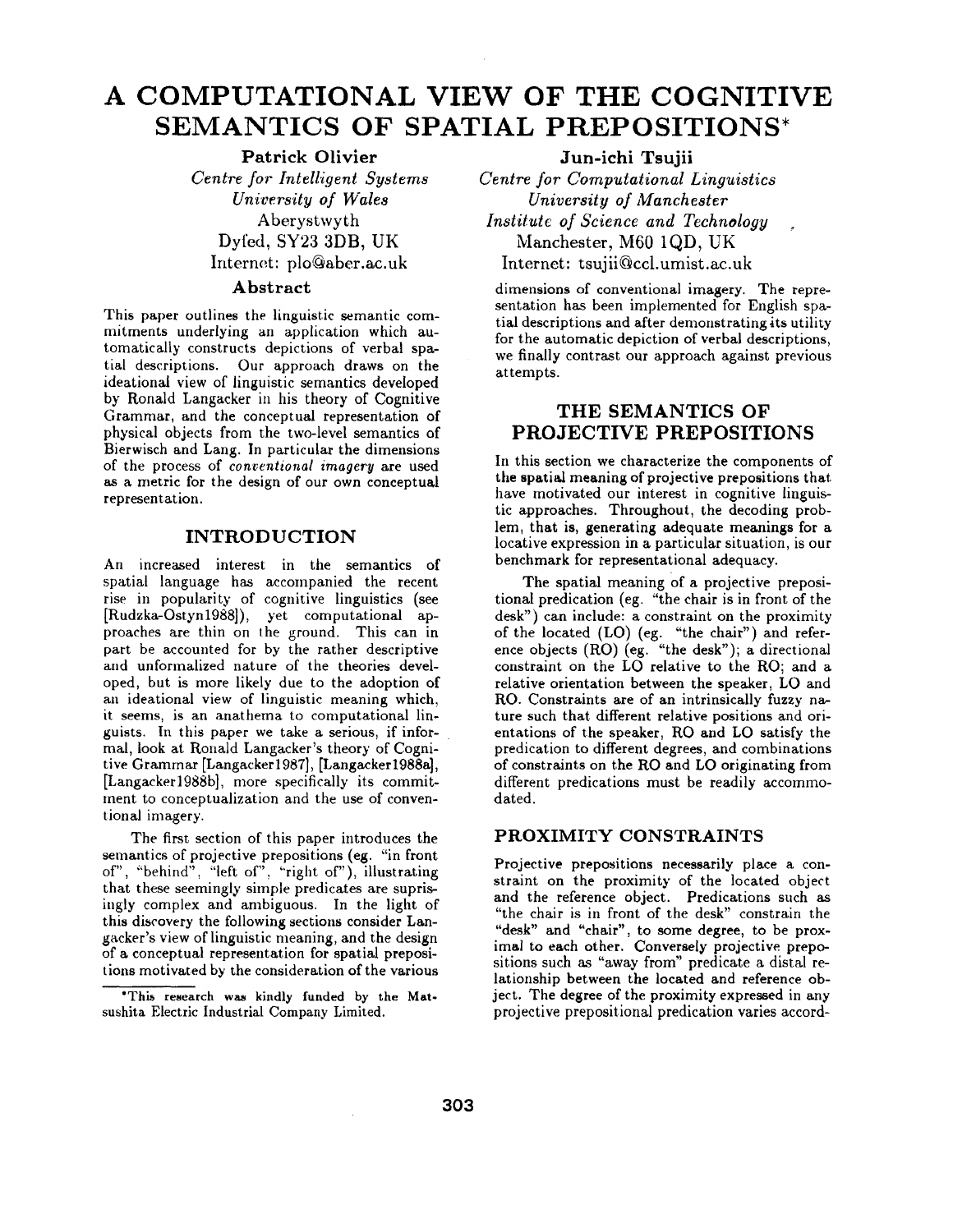

Figure 1: Intrinsic, deictic and extrinsic uses of "in front of"

ing to a number of considerations including: the spatial context (the spatial extent and content of the scene described); and the absolute and relative sizes of the LO and RO (eg. a car that is "left of" a lorry is typically less proximal than an apple and orange similarly described).

#### DIRECTIONAL CONSTRAINTS

In addition to the constraint on the proximity of the LO and RO, projective prepositions place a constraint on the position of the LO relative to a particular side of the RO. In the case of the intrinsic interpretation (see section ) of a predication such as "the stool is in front of the desk", the "stool" is located in some region of the space defined by the half-plane that is the intrinsic front of the "desk". Intuitively, the closer the "stool" is to the region of space defined by the projection of the desk's dimensions into this space, the more the spatial arrangement conforms to the prototypical interpretation of the predication.

### REFERENCE FRAMES

Intrinsic, deictic and extrinsic interpretations of projective prepositions differ according to the reference frame with respect to which the directional constraint is characterized [Retz-Schmidt1988]. Figure 1 is an example of a scene that might give rise to predications which invoke each of these reference frames.

INTRINSIC In the intrinsic case the reference frame is centered at the R0 and adopts the intrinsic orientations of the RO. Thus a LO is deemed to be "in front of" the RO under.an intrinsic reading if it is located in the direction defined by the vector that is the half-plane of the *front* of the R0. In figure 1 stool number I is intrinsically "in front of the desk".

DEICTIC The reference frame for a deictic interpretation is centered at the speaker and adopts the speaker's orientation; deictic readings can be invoked explicitly with qualifications such as "from where we are standing"; when the RO has no intrinsic or extrinsic sideness relating to the preposition used; or when intrinsic or extrinsic interpretations are ruled out on other grounds (eg. the impossibility of spatially arranging the objects as required by the interpretation). In figure 1 stool number 2 is deictically "in front of the desk".

EXTRINSIC Extrinsic readings can occur when the RO has no intrinsic sides relating to the locative preposition (eg. for objects such as trees) but is in close proximity to another object that is strongly sided (eg. such as a house); in which case the reference frame capturing the intrinsic orientations of the stronger sided object can be adopted by the RO. Referring to figure 1 the chair is extrinsically "in front of stool number 3"; here the stool has inherited an extrinsic front from the right wall.

## INTERACTING CONSTRAINTS

Typically an object is located with respect to more than one RO by the means of multiple spatial predications. This places a requirement of on the meaning representation of spatial predications that they must capable of being easily combined, to give rise to a cumulative meaning.

# COGNITIVE GRAMMAR AND LINGUISTIC MEANING

Cognitive grammar is comprised of five basic claims as to the composition of linguistic meaning, following [Langacker1988b] these are:

- 1. Meaning reduces to conceptualization.
- 2. Polysemy is the norm and can be adequately accommodated by representing the meaning a lexical item as a network of senses related by categorizing relationships of schematicity or extension.
- 3. Semantic structures are characterized relative to cognitive domains. Domains are hierarchically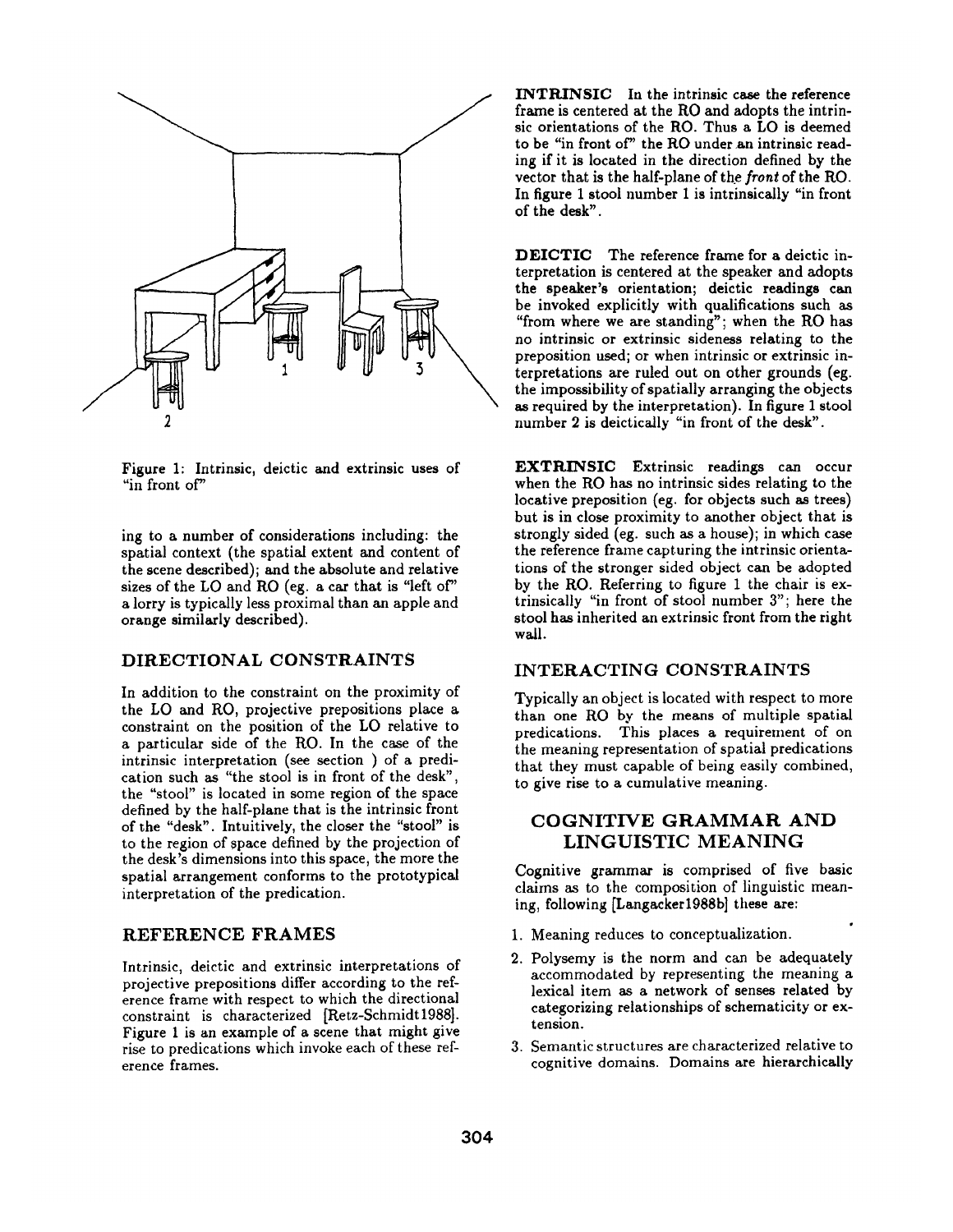organized in terms of conceptual complexity, where the characterization of a concept at one level can draw on lower level concepts. While there need not necessarily be any conceptual primitives, the lowest level domains are termed basic domains and include our experience of time, space, color etc.

- 4. A semantic structure derives its value through the imposition of a "profile" upon a "base".
- 5. Semantic structures incorporate conventional "imagery", our ability to construe the same informational content in different ways.

That meaning reduces to conceptualization (thesis 1), is characterized relative to cognitive domains (thesis 3), and incorporates conventional imagery (thesis 5) runs in stark contrast to the heavy emphasis placed on truth conditions and formalization by current computational linguistic approaches. We have attempted to tackle the informality of this ideational view of meaning, by addressing one particular basic cognitive domain, that of oriented three-dimensional space, and implement a restricted version of Langacker's process of conceptualization by means of conventional imagery. To verify the utility of the resulting conceptualization, we use the interpretations of spatial expressions so generated (the resulting images), to automatically construct a depictions of the scene.

Theses 2, that prototypes should replace traditional objective categories, lies at the very heart of cognitive semantics [Taylor1989], and though it is widely accepted as true for semantic and most other linguistic categories, prototype theory is not conducive to rigorous formalization and has consequently been ignored by mainstream computational linguistics. Likewise our concern is with meaning variations that originate from **different**  construals of the same information in the **process**  of conventional imagery (thesis 5).

# IMAGERY AND ITS IMPLEMENTATION

This special technical use of *imagery* (not to be confused with the psychological term meaning the formation and manipulation mental images) refers to "our amazing mental ability to "structure" or "construe"' a conceived situation in many alternate ways" [Langacker1988b], as opposed to traditional semantic approaches whose concern is with informational content alone. Thus "every conception reflects some particular construal of its content". Langacker identifies six important dimensions of imagery; in our semantic analysis of spatial expressions we are interested in just three of these:

1. level of specificity

- 2. scale and scope of predication
- 3. perspective

The remainder of this section is a characterization of each of these dimensions and the consequences that their consideration has with respect to the design of a conceptual representation for spatial expressions.

# REPRESENTING 3-D SPACE

The basic cognitive domain relative to which the spatial meaning of projective prepositions is characterized, is structured three-dimensional space. In our system space is represented using an orthogonal axis system we refer to as the DCS (Domain Coordinate System). In the process of image construction conceptual objects will be constrained to locations described relative to the DCS. The DCS mirrors the speaker's perceptual assignment of axes to a scene, the x-axis extends from deictic left to deictic right, the *u*-axis from deictic front to deictic back, and the z-axis extends vertically.

#### LEVEL OF SPECIFICITY

The level of specificity of conventional imagery addresses the issue of the degree of detail with which an entity is characterized. Specificity has already been mentioned in connection with the construction of the network of polysemous senses of a lexical item; on the other hand, concerning different lexical items, we can readily identify different spatial predications that are schematic with respect to each other. Consider the sentences below.

- (a) The chair is near the desk.
- (b) The chair is in front of the desk.
- (c) The chair is facing the desk.

Sentence (a) simply predicates proximity; (b) predicates both proximity and a positioning of the LO relative to a particular side of the  $RO<sup>T</sup>$ ; lastly (c) predicates proximity and a relative positioning of the LO with respect to the RO, with the additional anti-alignment of the front face normals of the two objects.

Schematic contrast dictates the minimum degree of detail we must maintain in our computational representation of the conceptual reference and located objects. In sentences (a) the objects can be thought of as structureless points; in (b) the representation of the RO must incorporate the notion of sideness; and in (c) both the RO and LO are sided. We borrow Lang's conceptual representation of objects

<sup>&</sup>lt;sup>1</sup>The issue of which side of the reference object the located object is positioned with respect to is addressed as a consequence of the perspective dimension **of** conventional imagery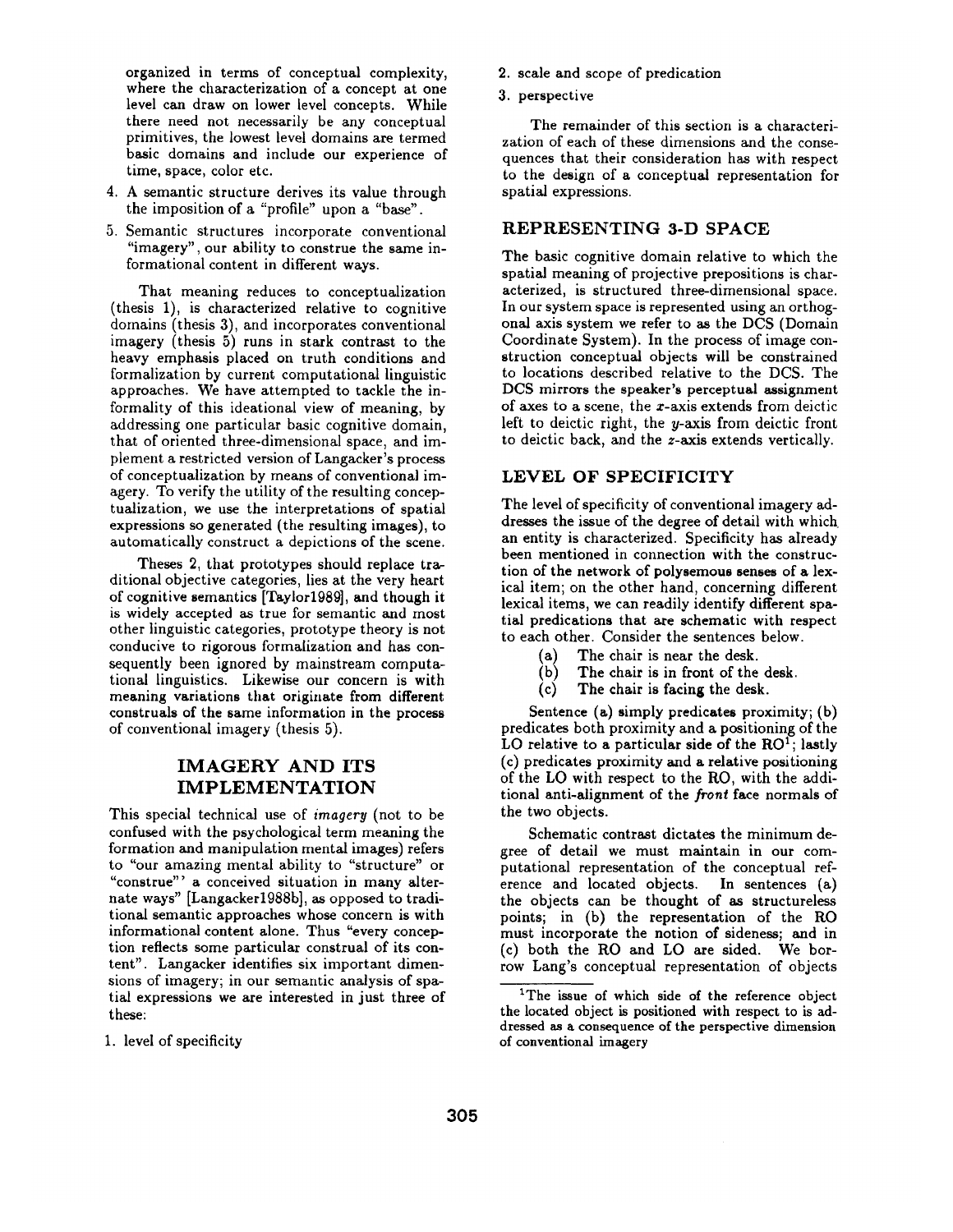termed object schemata [Lang1993], constructed within Bierwisch's and Lang's the two-level semantics [Bierwisch and Lang1989]. The object schema for a desk is:

| a max               | b vert                 | c across  |
|---------------------|------------------------|-----------|
| ai i-left           | bi i-bottom ci i-front |           |
| a2 i-right b2 i-top |                        | c2 i-back |

In this first schema a, b and c label three orthogonal axes centered at the object, each of which can be instantiated by one or more dimensional assignment parameters  $(DAPs)^2$ ; a1-a2, b1-b2 and c1-¢2 are corresponding half-axes. Each half axis is labelled either nil or with an intrinsic side (eg.  $i$ -front). This representation is augmented with both a three-dimensional Cartesian coordinate which when assigned locates the conceptual schema relative to the DCS; and the values of the default extents for the object type along the axes a, b and ¢.

Imagery implies an *imager,* that is, the image exists in and with respect cognitive world of the speaker (by default) and this necessarily has important consequences. With respect to spatial language, issues pertaining to perspective, that is taking account of the imager, include the speaker's vantage point and orientation.

#### ORIENTATION

The interpretation of some spatial expressions is dependent on assumptions as to the **speaker's**  orientation with respect to the objects in the scene (eg. whether A is "to the left of" B in a scene, is dependent on the orientation of the speaker/viewer); other expressions are orientation independent such as "above" and "below" which implicitly refer to the downward pull of gravity (although in space verticality is speaker dependent).

When an object schemata is characterized relative to the DCS it is both assigned a Cartesian position (as we show later), and its half-axes **are**  assigned deictic sides according to their relative orientation with the observer. For example if a desk is positioned "against the left wall" as in figure 1 this would result an instantiated conceptual schema for the "desk" of:

| $\mathbf{a}$ | max        | b vert                 | c across  |
|--------------|------------|------------------------|-----------|
|              | a1 i-left  | b1 i-bottom c1 i-front |           |
|              | d-front    | d-bottom               | d-right   |
|              | a2 i-right | b2 i-top               | c2 i-back |
|              | d-back     | $d$ -top               | d-left    |

<sup>2</sup>DAPs are not of direct interest here although they are fundamental to the process of dimensional designation and and important where dimensional assignment might result in a reorientation of the conceptual object (eg. "the pole is high").

Here al is the intrinsic left side but the deictic front of the desk.

# VANTAGE POINT

The speaker's vantage point is another factor that determines the interpretation of spatial expressions in a scene. The notions of deictic and intrinsic interpretations of projective prepositions can be accounted for purely by recognizing that in each the speaker adopts a different vantage point. For deictic interpretations the vantage point is the speaker's actual position. The vantage point for intrinsic interpretations is the functionally relevant position with respect to a reference object, for example, "left of the desk" under the intrinsic interpretation uses a vantage point that is directly in front of the desk (the typical configuration when a human uses a desk).

The meaning of a projective preposition is conceptually represented as a spatial constraint on the conceptual schema of the located object which extends out from a particular side of a reference object, the precise nature of which we describe in the next subsection. In our system the lexicalized constraint is of the form of a two place predicate: **< zoneprox X:sids Y >** 

#### Where X is the reference object and Y the located object. The parameter side depends on the preposition. Thus the schematicity we observed in section is explicitly represented:

- $(a)$  Y is near X. **< zonsprox X Y >**  Proximity constraint between X and Y. (b) Y is in front of X.
- **< zoneprox X: front Y >**  Proximity and alignment of Y with front of X (c) Y is facing X.

**< zoneprox X:fron~ Y:back >**  Proximity, alignment and specific "facing" orient

# SCOPE OF PREDICATION

Scope refers to exactly how much of a cognitive domain is included in the characterization. Minimally, the scope of an image for "next to" must encompass at least the reference and subject objects and some region of space separating them. We implement the spirit of this concept by realising the lexicalized constraint for a projective preposition as a potential field fixed at the reference object's position in the DCS<sup>3</sup>. The proximity and directional nature of the constraint  $\langle$  zoneprox  $\ldots$   $\rangle$  is captured using a potential field  $P_{\mathfrak{F}}$ , where:

$$
d_x = (x - x_0) \tag{1}
$$

<sup>&</sup>lt;sup>3</sup>This technique is borrowed from robot manipulator path-planning [Khatib1986]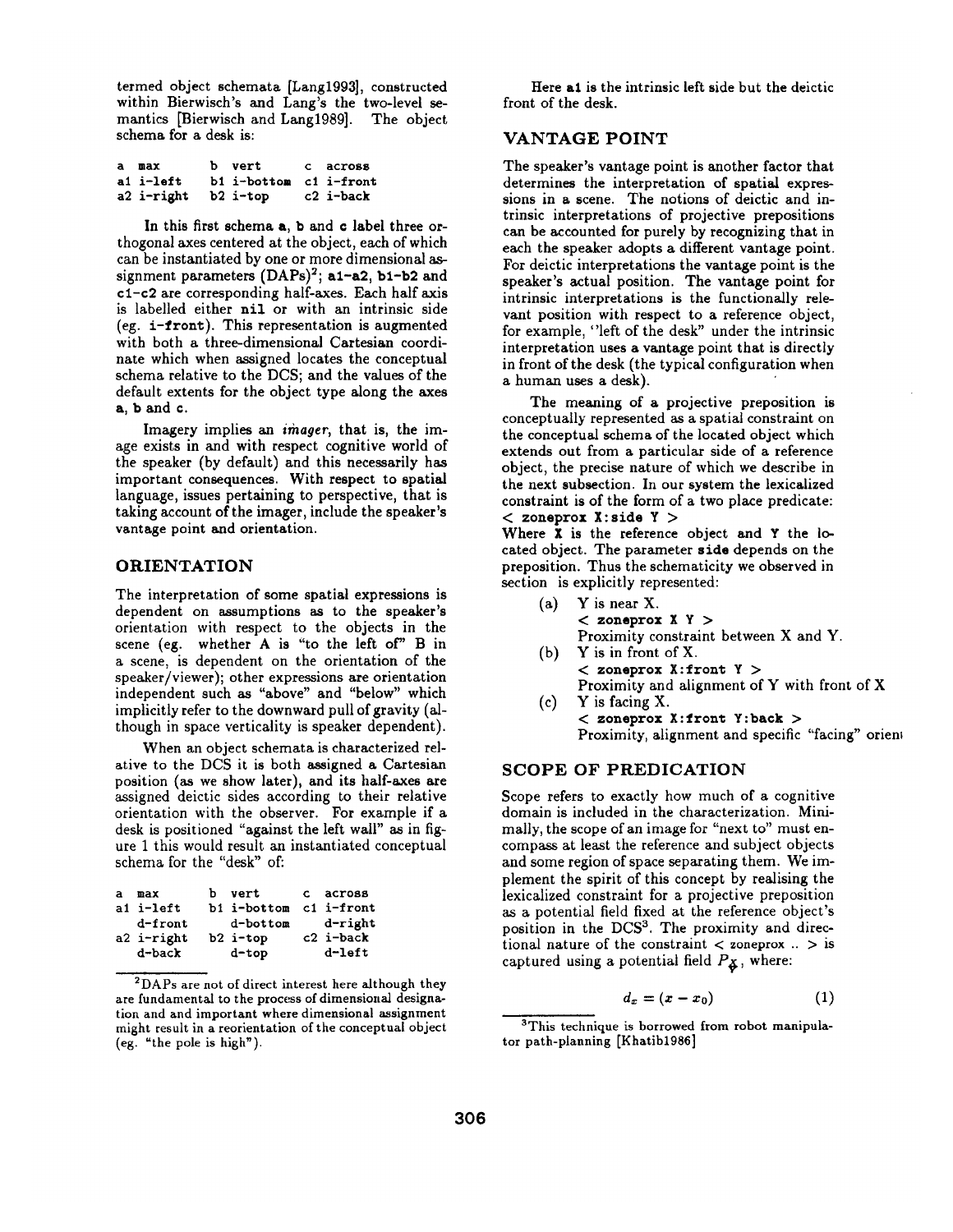$$
d_{y}=(y-y_{0})
$$
 (2)

$$
P_{\xi} = P_{prox, \xi} + P_{dir, \xi} \tag{3}
$$

$$
P_{prox, \frac{\mathbf{x}}{\mathbf{y}}} = \frac{K_{prox, \frac{\mathbf{x}}{\mathbf{y}}} }{2} (\sqrt{d_x^2 + d_y^2}) - L_{prox, \frac{\mathbf{x}}{\mathbf{y}}}^2
$$
 (4)

$$
P_{dir, \frac{\mathbf{x}}{\mathbf{y}}} = \frac{K_{dir, \frac{\mathbf{x}}{\mathbf{y}}} }{2} d_x^2 \tag{5}
$$

Here the x-axis points direction of the halfaxis of the particular side of the reference axis in the DCS; and in the case of "in front of"  $y$  is the perpendicular direction in the horizontal plane;  $(x_0, y_0)$  is the Cartesian coordinate of the reference object in the DCS, and lower the value of  $P_{\mathbf{\mathcal{L}}}$  for a location  $(x, y)$  for the located object the *better the spatial constraint is satisfied.* The minimum for the field can be quickly computed using gradual approximation [Yamada et al.1988]. The values of  $K_{\text{prox}}$ ,  $\mathcal{L}_{\text{prox}}$ ,  $\mathcal{L}_{\text{prox}}$ ,  $\mathcal{L}_{\text{max}}$  and  $K_{\text{dir}}$ ,  $\mathcal{L}_{\text{pre}}$  are dependent on the located and reference objects and are set on the basis of *scale* considerations (see). Multiple spatial predications over an object is simply accommodated within the potential field model by linear addition of component fields.

#### **SCALE** OF PREDICATION

The concept of the scale relates to the object dependency of the degree of proximity and directional constraint afforded by a preosition: where "X is left of  $Y$ ", and X and Y are houses, then the meaning of this predication would contrast with its meaning if X and Y were pieces of fruit. The concept of proximity and directional constraint predicated by "left of" is apparent in both cases, what differs is the scale relative to which it is characterized.

Scale effects are realised in the mechanism by which the constants of the potential field are set. For the potential field  $P_{\mathbf{\check{A}}}$ , the effect of the constants on the nature of the constraint are:

1.  $K_{prox, \phi}$ 

Proportional to range of the possible separations of  $X$  and  $Y$  that would still satisfy the predication.

 $2.~L_{prox, \frac{X}{Y}}$ 

The default separation of  $X$  and  $Y$ .

3.  $K_{dir, \frac{X}{Y}}$ 

Proportional to the range of directions that would still satisfy the predication.

Thus for a reference object that is a house  $K_{prox, \frac{X}{2}}$ ,  $L_{prox, \frac{X}{2}}$ ,  $K_{dir, \frac{X}{2}}$  must all be considerably greater than for a piece of fruit. The precise values can only reasonably set as a result of some experimental investigation, currently  $K_{prox, \phi}$  and  $L_{prox, \phi}$  are linearly dependent on the sum of the extents of the reference and subject objects in the direction of spatial alignment; and  $K_{dir, \mathcal{X}}$  on the perpendicular extent of the reference object in the plane of the constraint.

### **GENERATING DEPICTIONS**

After using gradual approximation to find the position of the minimum in the potential fields representing the spatial predications over a particular object, this point can be regarded as a probable interpretation. By tying each conceptual object to a graphical model, and interpreting the DCS as the viewer's perceptual axis system, conceptual interpretations can be rendered as scene depictions. Figure 2 illustrates one depiction of the cumulative interpretation of the following verbal description, in which all projective prepositions are viewed intrinsically<sup>4</sup>.

"I am in a room. Against the left wall is a long desk. Against the back wall is a short desk. In front of the long desk is a chair. Another chair is to the left of the long desk. The chair in front of the desk is near the short desk."

#### **OTHER APPROACHES AND**  CLOSING REMARKS

Nearly all the work in recent years on computing the meanings of spatial prepositions stem from the prototype

semantics of either Herskovits [Herskovits1985], [Herskovits1986] or Talmy [Talmy1983]. Schirra [Schirra and Stopp1993] adopts Herskovits' notion of a core meaning, and implements this as a typicality field. The ability to sum fields of different predications satisfies the compositionality requirement. Yet representational poverty exists with respect to the spatial and perceptual characteristics of the objects, as while directionality and proximity constraints are adequately captured for **the**  intrinsic reference frame and set of objects, variation in the degree of constraint (for example, depending on the size of the reference object) and the potential for ambiguity arising from interpretations with respect to different reference frames are not accounted for.

Underlying Kalita's work [Kalita and Badler1991] is a conceptualization of the space around a reference object as six

<sup>4</sup>Natural language **sentences are parsed to three**  branch quantifiers using a prolog DCG grammar, the logical predicates are the input to the cognitive semantic processor, the resulting conceptual representations **are converted to** depictions in by the depiction module . The cognitive semantic processor and the depiction module are implemented in Smalltalk/Objectworks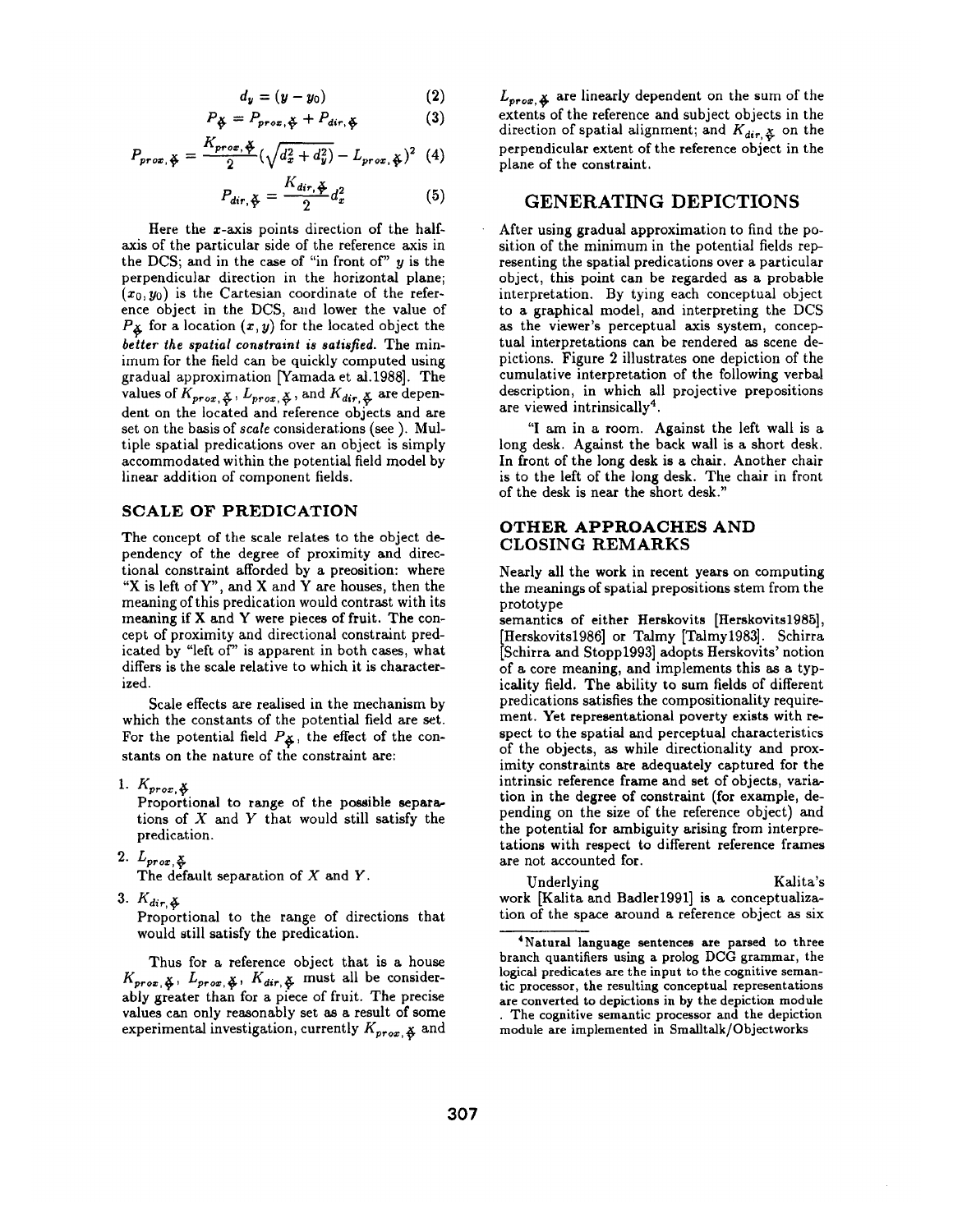

Figure 2: Computer generated depiction'of a verbal description

orthogonal rectangular projected regions (based upon an enclosing cuboid idealization of the object) due to Douglas [Douglas and Novick1987]. Using this model and following Talmy's work, **the**  semantics of projective prepositions are lexicalized as geometric-relation schemas. Reference frame ambiguity is not addressed; directionality is too tightly restricted to one of the six rectangular regions, and proximity constraint is left to the "underlying constraint satisfaction techniques and the use of a weight slot in the template for constraint representation".

Within the framework of the LILOG project [Maienborn1991] Ewald Lang implemented the two-level approach to the semantics of dimensional adjectives in which the perceptual and dimensional properties of objects are conceptually represented as object schemata [Bierwisch and Lang1989]. Further developed for projective spatial predications, Lang's object schemata are capable of distinguishing deictic and intrinsic readings, though without explicit reference to a quantitative space (ie. actual scenes and observers) as in the case of Schirra and Kalita.

Our system represents a first attempt, and very highly specialized implementation, of the conventional imagery process that is a component of the cognitive grammarian's view of linguistic semantics. Its performance, in terms of generating all possible interpretations, and the quality of the interpretations constitutes a significant advance

on previous approaches.

# **References '**

- [Bierwisch and Lang1989]
	- M Bierwisch and E Lang. 1989. *Dimensional Adjectives: Grammatical Structure and Conceptual Interpretation.* Springer-Verlag, Berlin Heidelberg New York.
- [Douglas and Novick1987]
	- S Douglas and D Novick. 1987. Consistency and variance in spatial reference. In *Proceedings of the Ninth Annual Cognitive Science Society Meeting,* pages 417-426.
- [Herskovits1985] A Herskovits. 1985. Semantics and pragmatics of locative expressions. *Cognitive Science,* 9:341-378.
- [Herskovits1986] A Herskovits. 1986. *Language and spatial cognition -- an interdisciplinary study of the prepositions in English.* Cambridge University Press, Cambridge (UK).
- [Kalita and Badler1991] J Kalita and B Badler. 1991. Interpreting prepositions physically. In *Proceedings AAAI-91,* pages 105-110.
- [Khatib1986] O Khatib. 1986. Real-time obstacle avoidance for manipulators and modile robots. *The International Journal of Robotics Research,*   $5(1):90-98.$
- [Lang1993] E Lang. 1993. A two-level approach to projective prepositions. In C Zelinsky-Wibbelt, editor, *The semantics of prepositions: from mental processing to Natural Language processing.* Mouton de Gruyter, Berlin.
- [Langacker1987] R W Langacker. 1987. *Foundations of Cognitive Grammar, Volume I, Theoretical Prerequisites.* Stanford University Press, Stanford.
- [Langacker1988a] R W Langacker. 1988a. An overview of cognitive grammar. In B Rudzka-Ostyn, editor, *Topics in Cognitive Linguistics,* pages 3-48. Benjamins, Amsterdam-Philadelphia.
- [Langacker1988b] R W Langacker. 1988b. A view of linguistic semantics. In B Rudzka-Ostyn, editor, *Topics in Cognitive Linguistics,* pages 49- 90. Benjamins, Amsterdam-Philadelphia.
- [Maienborn1991] J R Maienborn. 1991. Processing spatial knowledge in lilog. IWBS Report 157, IBM Germany.
- [Retz-Schmidt1988] G Retz-Schmidt. 1988. Various views on spatial prepositions. *AI Magazine,*  9(2):95-105.
- [Rudzka-Ostyn1988] B Rudzka-Ostyn, editor. 1988. *Topics in Cognitive Linguistics.*  Benjamins, Amsterdam-Philadelphia.